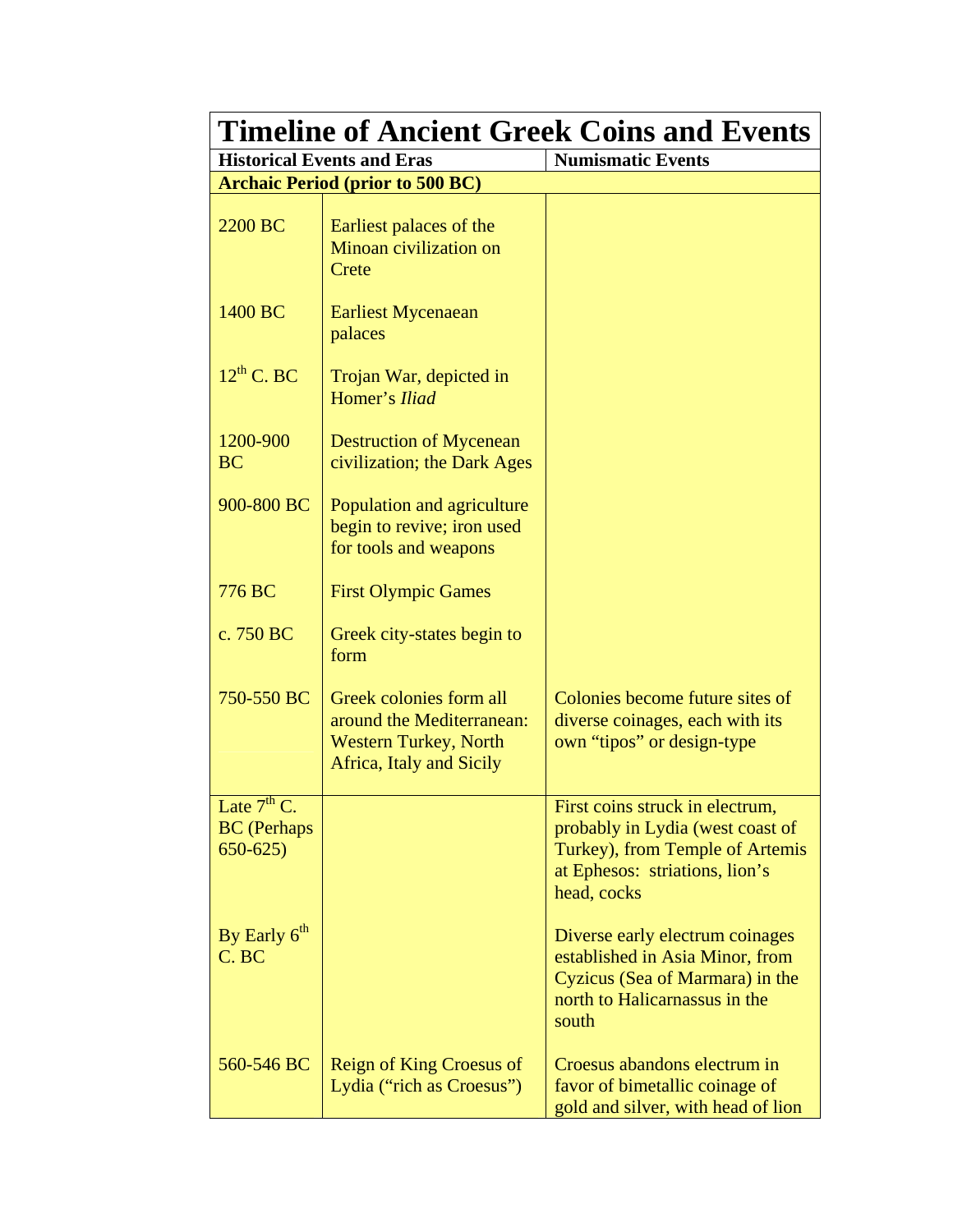|            |                                                                                                                                  | confronting bull (siglos, double-<br>siglos), with gold: silver ratio of<br>$1:13 \frac{1}{3}$ .                                                                                                                                         |
|------------|----------------------------------------------------------------------------------------------------------------------------------|------------------------------------------------------------------------------------------------------------------------------------------------------------------------------------------------------------------------------------------|
| 575-550 BC |                                                                                                                                  | First silver staters ("Turtles")<br>minted on island of Aegina,<br>Europe's first mint, replacing<br>currency of obelos (iron spits) and<br>drax (a handful of six obelos),<br>from which the terms "obol" and<br>"drachma" are derived. |
|            |                                                                                                                                  |                                                                                                                                                                                                                                          |
|            |                                                                                                                                  | Silver coinages appear at Athens<br>(Gorgons, amphora, wheels, etc.;<br>the "Wappenmünzen," literally,<br>"heraldic coins"), Corinth<br>(Pegasus), and other island and<br>mainland city-states                                          |
|            |                                                                                                                                  | At Athens, evolution towards<br>double-sided coins                                                                                                                                                                                       |
| 546 BC     | <b>Oracle of Delphi tells</b><br>Croesus: "If you make war<br>on the Persians, you will<br>destroy a mighty empire."             | In Lydia, Persians continue<br>minting coins with lion and bull<br>for about 30 years after Croesus'<br>defeat                                                                                                                           |
|            | <b>Croesus attacks the</b><br>Persians and his empire<br>falls. Eastern coast of<br>Mediterranean now<br>controlled by Persians. | Electrum continues in use in the<br>north, at Mytilene, Phocaea,<br>Lampsacus and Cysicus.                                                                                                                                               |
| 530 BC     | Pythagoras migrates from<br>island of Samos to<br>Southern Italy.                                                                | "Incuse" coinages appear in city-<br>states of Magna Graecia: Sybaris,<br>Metapontion, Kroton, Kaulonia,<br>Poseidonia)                                                                                                                  |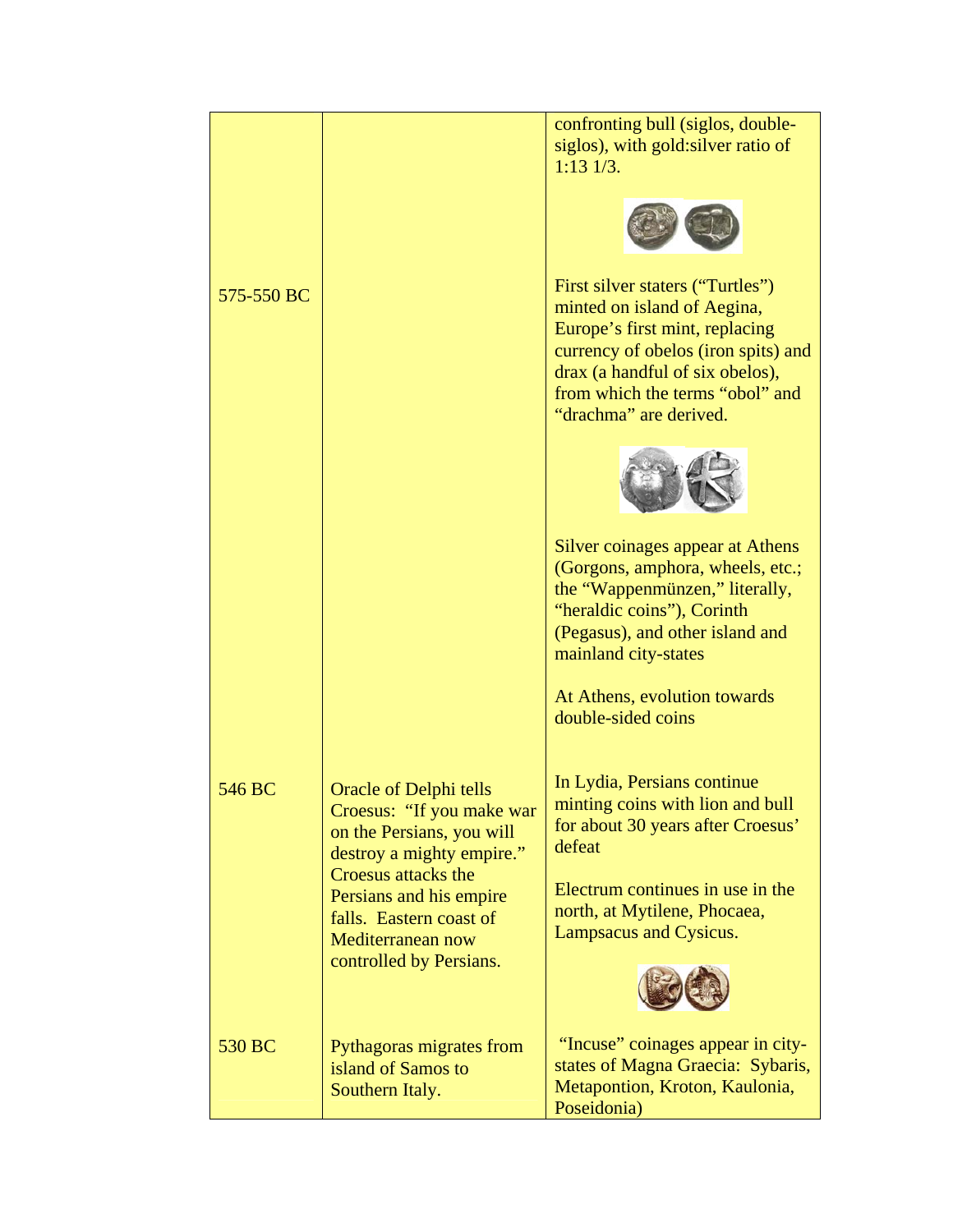| 521-485 BC                        | <b>Reign of Persian King</b><br>Darius I              | Gold "Daric" with running archer<br>first minted by 500 BC, replacing<br>Croesus coinage with lion and<br>bull, circulating only in Western<br>Anatolia where coinage was well<br>established among the Greeks and<br>their neighbors                                                                                                                               |
|-----------------------------------|-------------------------------------------------------|---------------------------------------------------------------------------------------------------------------------------------------------------------------------------------------------------------------------------------------------------------------------------------------------------------------------------------------------------------------------|
|                                   |                                                       |                                                                                                                                                                                                                                                                                                                                                                     |
| Last quarter<br>of $6^{th}$ C. BC | Rule of Solon, Peisistratos,<br>or perhaps just after | Athens strikes its first "Owls."<br>Double-sided coin with god and<br>contrasting reverse become the<br>basis for Greek coins and<br>European coin-making tradition.<br>Coinages appear throughout the<br>Greek world, including Sicily and<br>Cyrene in Northern Africa. The<br>largest (after Aegina, Athens and<br>Corinth) include Thasos, Thebes,<br>Macedonia |
|                                   |                                                       |                                                                                                                                                                                                                                                                                                                                                                     |
|                                   |                                                       |                                                                                                                                                                                                                                                                                                                                                                     |
|                                   |                                                       |                                                                                                                                                                                                                                                                                                                                                                     |
| 510 BC                            | Kroton destroys Sybaris                               | Sybaris' coinage ends                                                                                                                                                                                                                                                                                                                                               |
| 508-500 BC                        | Democracy is created in                               |                                                                                                                                                                                                                                                                                                                                                                     |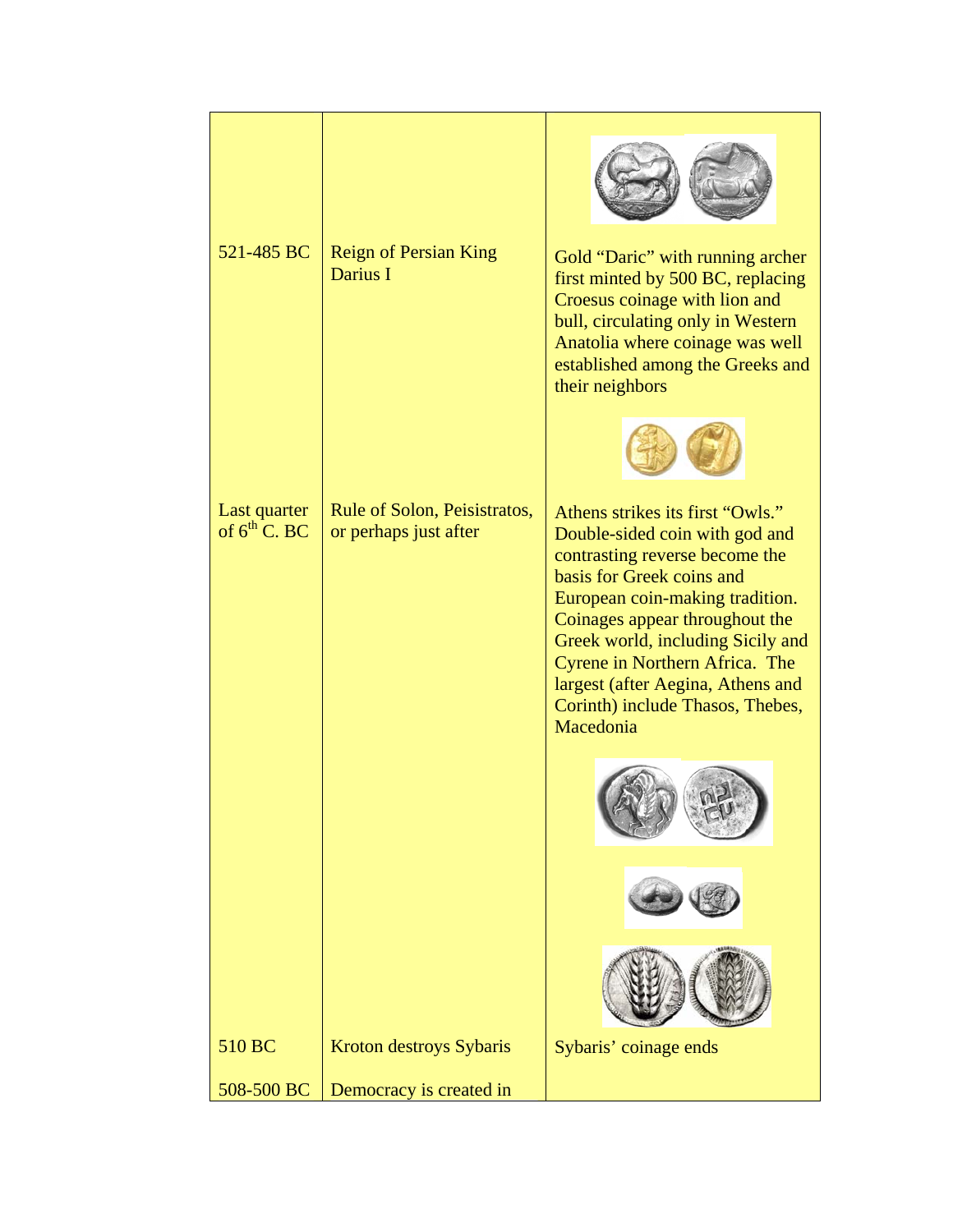|                  | <b>Athens, under Cleisthenes</b>                                                                                                                                                                                                                                                                                                                 |                                                                                                                               |
|------------------|--------------------------------------------------------------------------------------------------------------------------------------------------------------------------------------------------------------------------------------------------------------------------------------------------------------------------------------------------|-------------------------------------------------------------------------------------------------------------------------------|
|                  | Classical Period (C. 500 – 323 BC)                                                                                                                                                                                                                                                                                                               |                                                                                                                               |
| 490 BC<br>483 BC | Vastly outnumbered,<br>Athens defeats the Persians<br>and Darius I at the Battle<br>of Marathon<br>Athens discovers large<br>silver deposits at the<br>Laurion mine in Attica.<br>Themistokles convinces<br>Athenians to build navy<br>instead of sharing profits of<br>mines among the citizens.                                                | Minting of Athens "Owls"<br>increases with virtually<br>inexhaustible supply of silver<br>from Laurion mines                  |
| 480 BC           | <b>Massive Persian invasion</b><br>of Greece under Xerxes.<br><b>Battle of Thermopylae</b><br>("300") and Athens' naval<br>defeat of the Persians at<br><b>Salamis</b>                                                                                                                                                                           | Addition of olive leaves to helmet<br>of Athena and waning moon to<br>the reverse, beside owl, of the<br>Athenian tetradrachm |
| 479 BC           | Greek forces, under the<br>Spartan Pausanias, defeat<br>the Persians at Plataea, and<br>the Greek fleet defeats the<br>Persian navy at Mycale in<br>Ionia.                                                                                                                                                                                       | <b>Tyrant Anaxilas introduces</b><br>coinage of mule-car and hare at<br>Messana (Sicily)                                      |
| 477 BC           | Athens takes leadership of<br>Delian League, alliance of<br>Greek city-states in<br>Northern Greece, Aegean<br>islands, and Anatolia<br>against Persia; tributes<br>from League members and<br>spoils from Persian<br>outposts enrich Athens.<br>Meanwhile, Sparta leads<br>independent city states of<br>Peloponnese in<br>Peloponnesian League | Classical realism replaces archaic<br>art on coinages throughout Greek<br>world                                               |
| 450s BC          | Pericles supports<br>aggressive policy against<br>Sparta; hostilities between                                                                                                                                                                                                                                                                    |                                                                                                                               |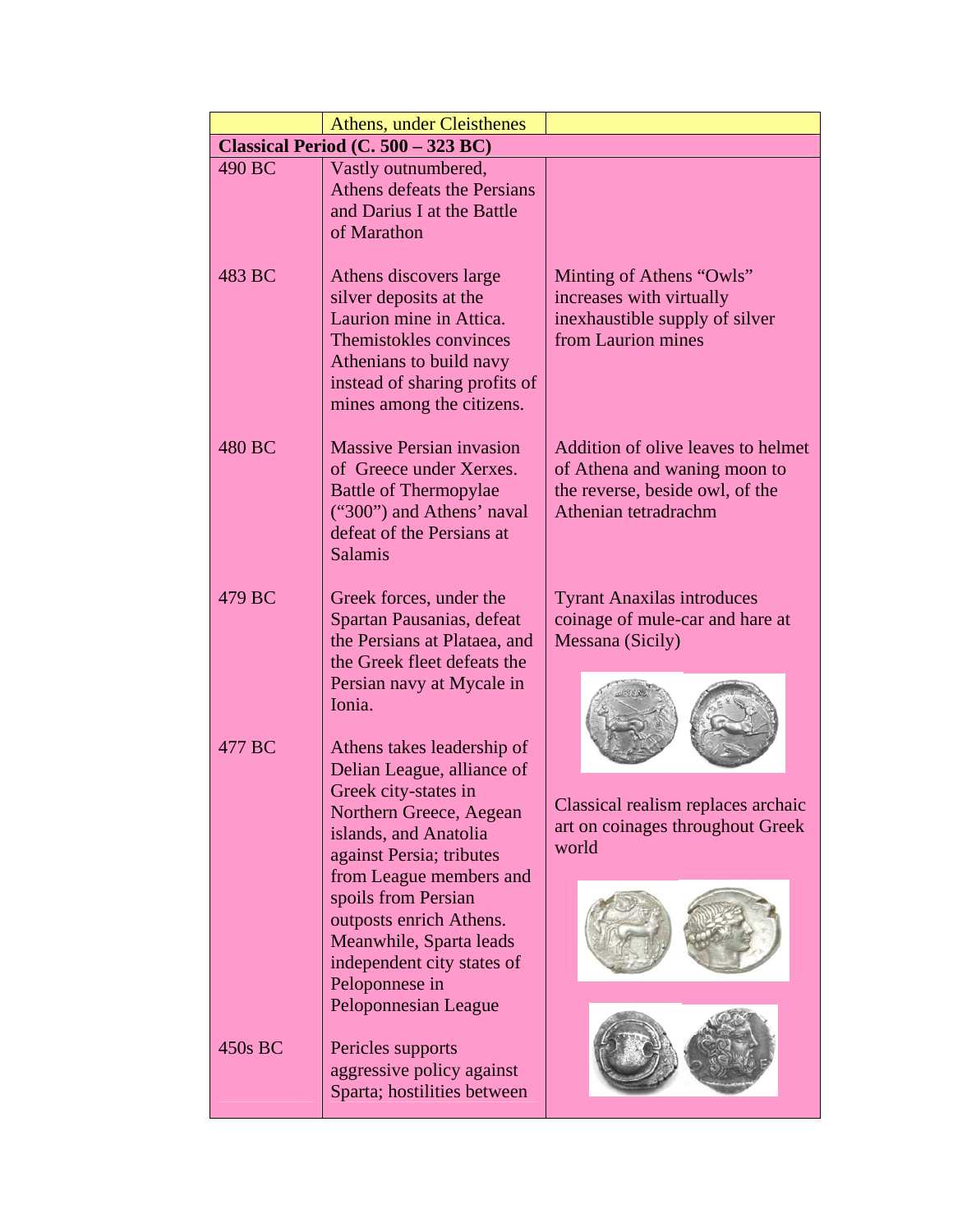| 458 BC<br>447-432 BC | <b>Athens and Sparta</b><br>Aeschylus' tragic trilogy<br>(Agamemnon, Libation<br>Bearers, Eumenides)<br>produced at Athens<br><b>Construction of Parthenon</b><br>on the Acropolis of Athens |                                                                                       |
|----------------------|----------------------------------------------------------------------------------------------------------------------------------------------------------------------------------------------|---------------------------------------------------------------------------------------|
| 441 BC               | Protagoras makes laws for<br>new colony of Athenians<br>and others at Thurii, near<br>site of Sybaris in Southern<br>Italy                                                                   | Coinage of Thurii begins                                                              |
| c. 441 BC<br>431 BC  | Sophocles' tragedy<br>Antigone at Athens<br>Euripides' tragedy Medea                                                                                                                         |                                                                                       |
|                      | at Athens; Peloponnesian<br>war between Athens and<br>Sparta begins                                                                                                                          |                                                                                       |
| c. 425 BC            | Athens impose its coinage<br>of Owls on other city-states<br>via the Coinage Decree                                                                                                          | Cessation of silver coinages at<br>many Greek city-states under<br>Athen's domination |
| 415 BC               | Athens' ill-fated expedition<br>against Syracuse                                                                                                                                             |                                                                                       |
| 411 BC               | Aristophanes anti-war<br>comedy The Lysistrata<br>produced at Athens                                                                                                                         |                                                                                       |
| 410-400 BC           | Carthaginian invasions of<br>Sicily; Himera and Silenus<br>destroyed in 409 BC,<br>Akagras and Gela in 406-                                                                                  |                                                                                       |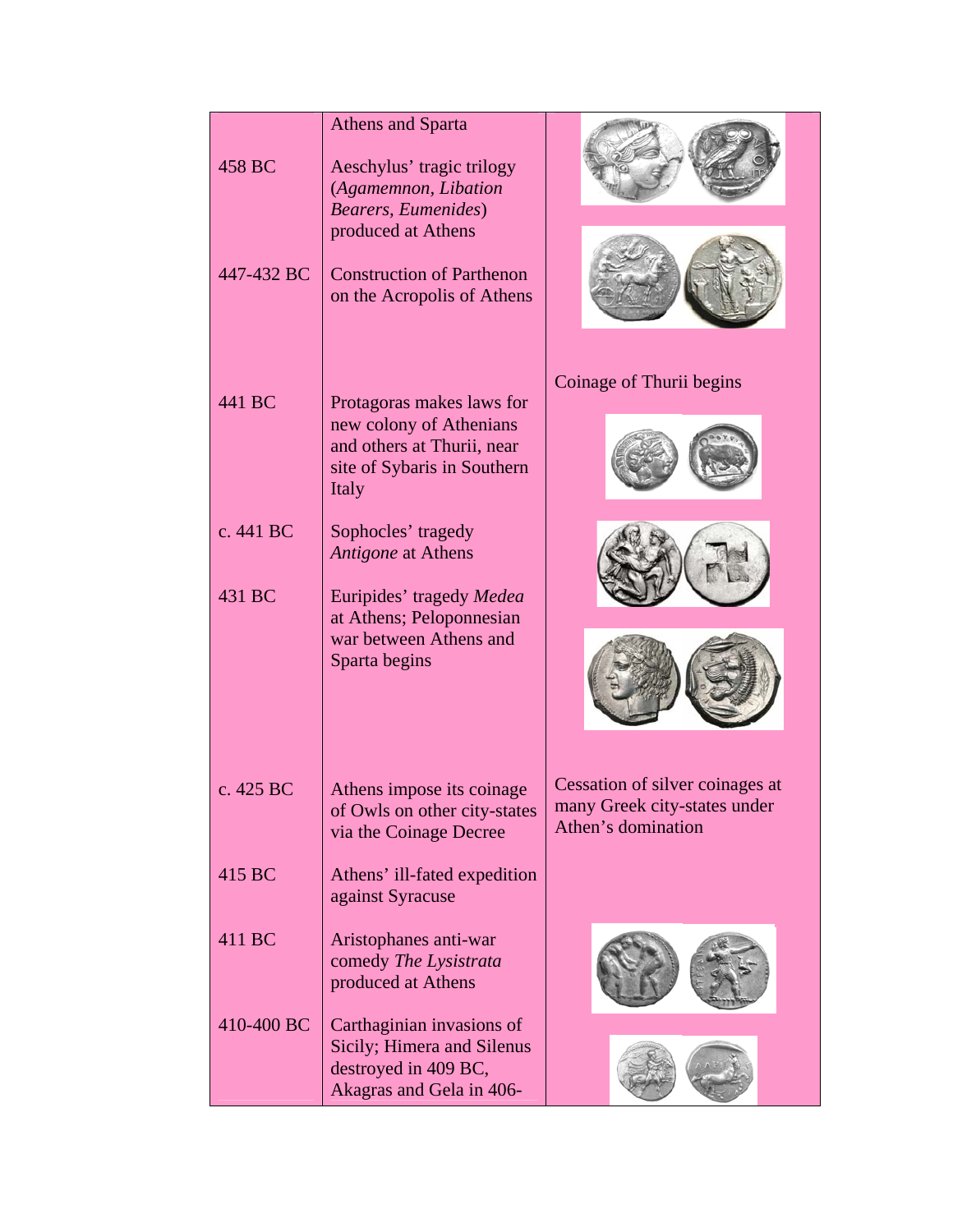|            | 405 BC                                                                                                                          |                                                                                                                                                                                                                                                                        |
|------------|---------------------------------------------------------------------------------------------------------------------------------|------------------------------------------------------------------------------------------------------------------------------------------------------------------------------------------------------------------------------------------------------------------------|
|            |                                                                                                                                 | Apex of numismatic art in<br>Syracuse, with dies signed by<br>Kimon and other artists; end of<br>coinages in conquered city-states<br>of Sicily                                                                                                                        |
|            |                                                                                                                                 |                                                                                                                                                                                                                                                                        |
| 407 BC     | Three cities of island of<br>Rhodes form federal                                                                                | Prolific Rhodian coinage with<br>sun-god Helios / Rose begins.                                                                                                                                                                                                         |
| 406 BC     | capital city of Rhodes                                                                                                          | Athens strikes emergency gold<br>coinage from statues of Nike in<br>the Parthenon in effort to build<br>new fleet                                                                                                                                                      |
| 404 BC     | Athens surrenders to<br>Spartan army under general<br>Lysander                                                                  | Revival of coining in many parts<br>of the Aegean after fall of Athens<br>and removal of its restrictive<br>policies                                                                                                                                                   |
| 399 BC     | Trial and execution of<br>Socrates at Athens                                                                                    |                                                                                                                                                                                                                                                                        |
| 359-336 BC | Reign of Philip II of<br>Macedon; defeats alliance<br>of Greek city-states at<br>Chaeronea in 338 BC;<br>assassinated in 336 BC | Macedonian coins rival Athens<br>for dominance in Greek world:<br>gold "Philipi" staters on Attic<br>weight system, silver stater on<br>local Macedonian standard;<br>Carthage begins to strike coins<br>modeled on Macedonian coinage<br>to pay mercenaries in Sicily |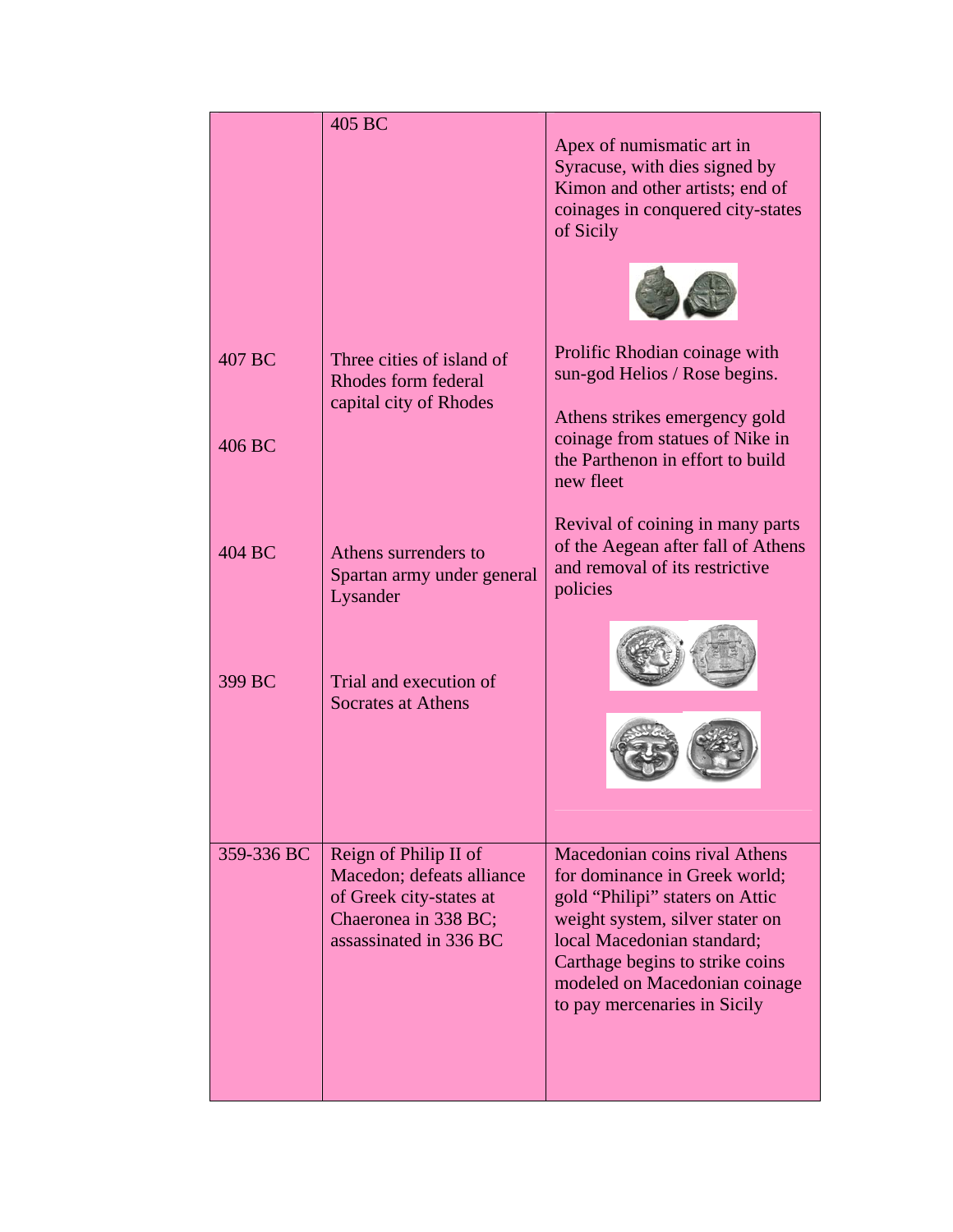| 361-334 BC<br>348 BC<br>336-323 BC | Persian Satrap Mazaios<br>reign in Tarsos<br>Philip II captures and<br>destroys Olynthos<br>Reign of Alexander III<br>("The Great"), son of<br>Philip II | Coinage begins in Carthage<br>Mazaios stater with Ba'altars on<br>throne to become model for<br>Alexander the Great's coinage<br>Olynthos coinage ends<br>Alexander the Great introduces<br>uniform coinage of silver<br>tetradrachms and gold staters,<br>both on Attic system, throughout<br>his empire, converting mints in<br>conquered territories and using<br>gold and silver bouillon from<br>captured Persian treasuries |
|------------------------------------|----------------------------------------------------------------------------------------------------------------------------------------------------------|-----------------------------------------------------------------------------------------------------------------------------------------------------------------------------------------------------------------------------------------------------------------------------------------------------------------------------------------------------------------------------------------------------------------------------------|
|                                    |                                                                                                                                                          | Hellenistic Period (Death of Alexander III in 323 BC to Roman Conquest)                                                                                                                                                                                                                                                                                                                                                           |
| 323 BC                             |                                                                                                                                                          | Alexander dies suddenly in   Diadochi continue Alexander's                                                                                                                                                                                                                                                                                                                                                                        |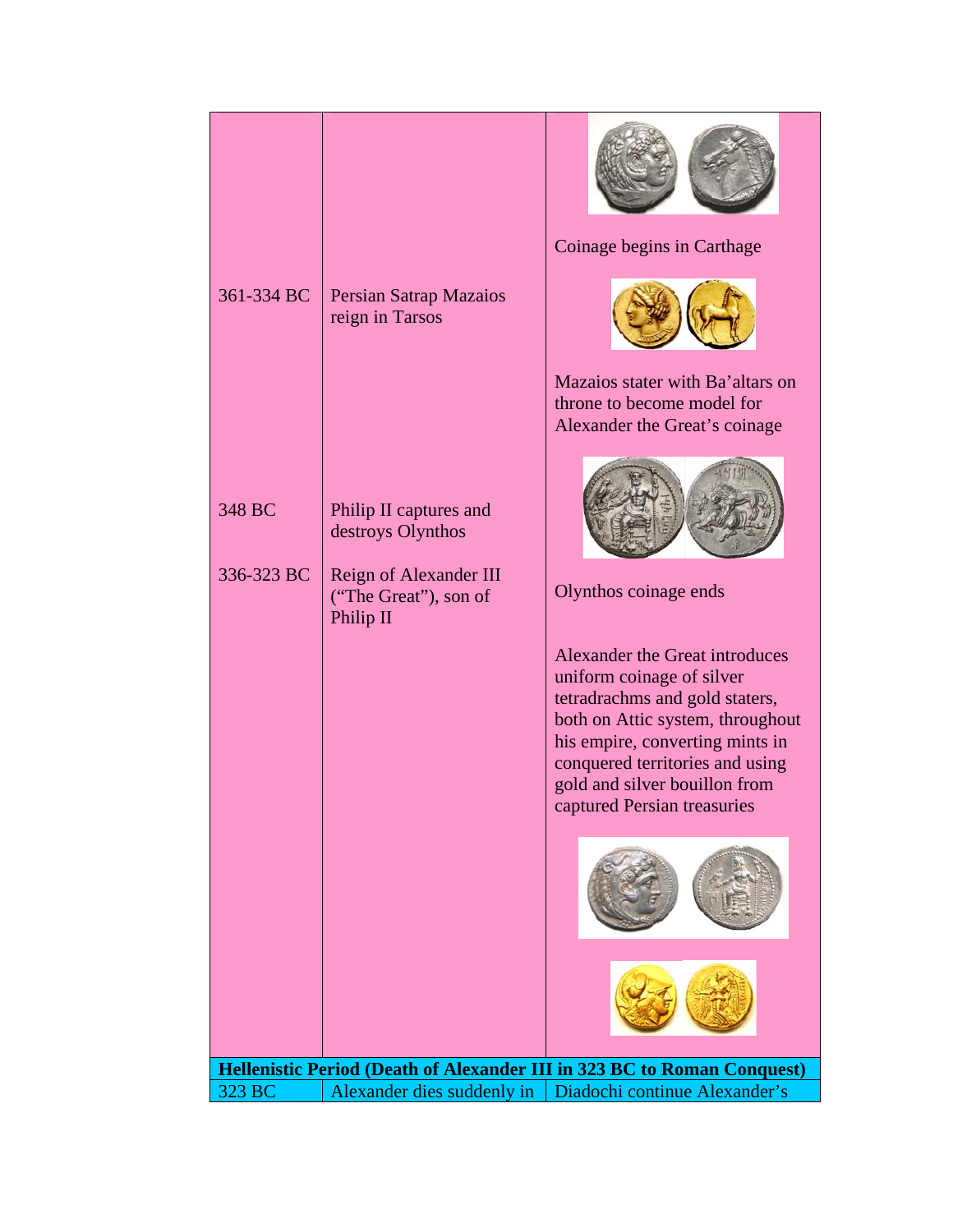|            | Babylon; his former empire<br>divided among the<br>"diadochi" (inheritors), but<br>two decades of conflict<br>(the "Wars of the<br>Diadochi") follow                                                                                                                                                                                                        | coinage                                                                                                                                                                                                    |
|------------|-------------------------------------------------------------------------------------------------------------------------------------------------------------------------------------------------------------------------------------------------------------------------------------------------------------------------------------------------------------|------------------------------------------------------------------------------------------------------------------------------------------------------------------------------------------------------------|
| 318-315 BC |                                                                                                                                                                                                                                                                                                                                                             | Ptolemy I mints tetradrachm with<br>diademed head of Alexander<br>wearing elephant's headdress;<br>apparently first example of human<br>head on coin                                                       |
| 305 BC     | Seleucus gives part of<br>Afghanistan to Indian king<br>Chandragupta, gets war<br>elephants in return                                                                                                                                                                                                                                                       |                                                                                                                                                                                                            |
| 301 BC     | <b>Battle of Ipsus; Antigonus</b><br>defeated; Alexander's<br>former kingdom ends up<br>divided among: Ptolemy I<br>"Soter" (Savior; Egypt);<br><b>Seleucus I "Nicator"</b><br>(Victor; Syria and points)<br>East); Lysimachus<br>(Thrace); Cassander<br>(Macedonia); and a few<br>minor kingdoms (Crete,<br>Rhodes, Epirus in the<br>Western Pelopponese). | Demetrius Poliorcetes, son of<br>Antigonus, begins issuing his own<br>tetradrachms with Nike on ship's<br>prow / Poseidon                                                                                  |
| 300 BC     |                                                                                                                                                                                                                                                                                                                                                             | Ptolemy I issues a new<br>tetradrachm with his own head /<br>eagle on thunderbolt. Apparently<br>first example of living ruler's<br>portrait on a coin; first in long<br>series of Ptolemic portrait coins |
| 297 BC     |                                                                                                                                                                                                                                                                                                                                                             | Lysimachus introduces coinage<br>with head of deified Alexander<br>and ram's horn / Athena with<br>shield                                                                                                  |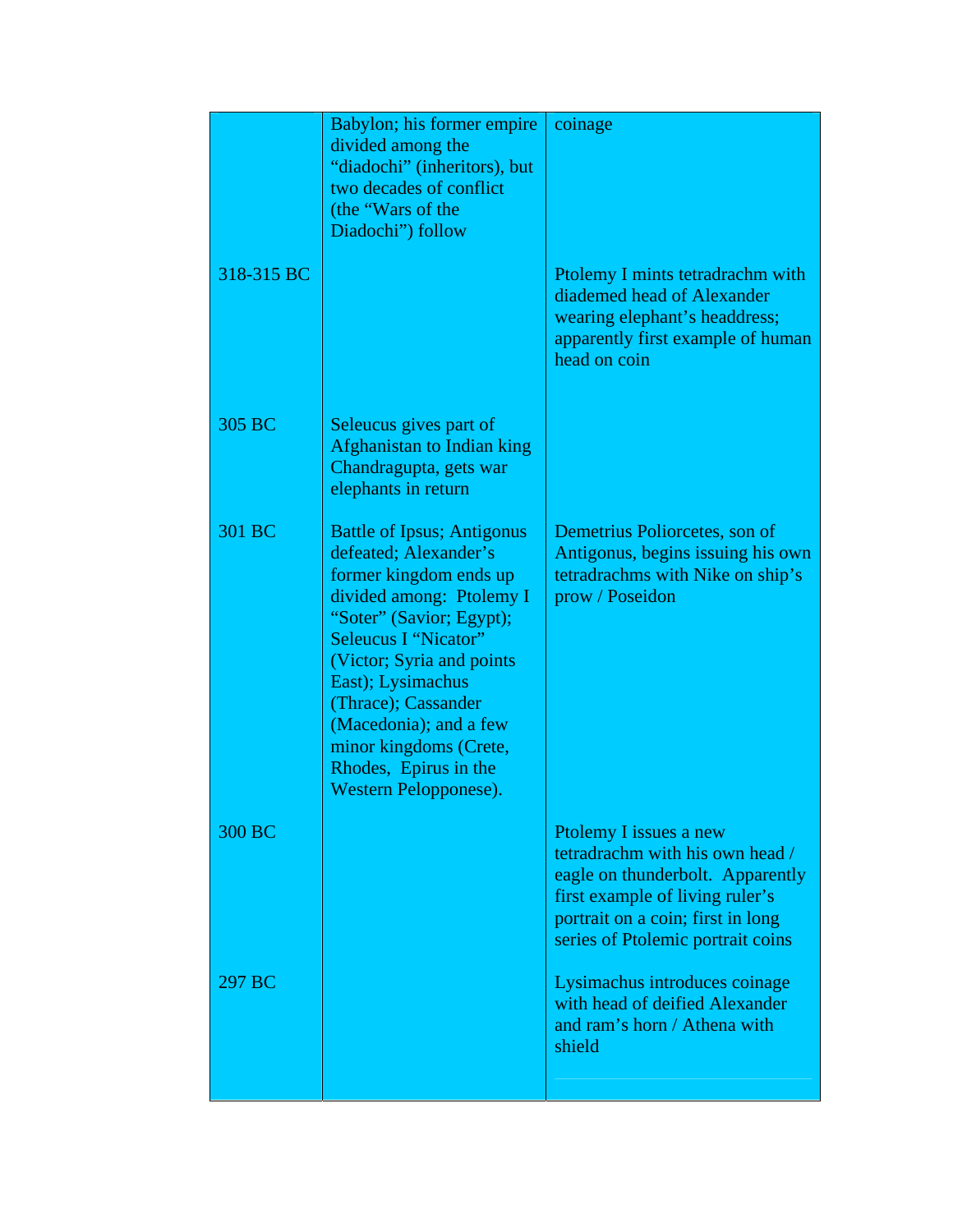| 295 BC        | Seleucus I moves capital<br>from Babylon to Seleucia<br>(Syria)                                                                                                           | Seleucus begins minting own<br>coinage with Zeus / Quadriga of<br>elephants                                                                             |
|---------------|---------------------------------------------------------------------------------------------------------------------------------------------------------------------------|---------------------------------------------------------------------------------------------------------------------------------------------------------|
|               |                                                                                                                                                                           |                                                                                                                                                         |
| <b>281 BC</b> | <b>Battle at Corupedion in</b><br>Lydia ends wars of the<br>diadochi; descendents of<br>Ptolemy, Seleucus and<br>Antigonus chief claimants<br>to power in Hellenistic Age | Antiochus I, son of Seleucus,<br>strikes coin with his own portrait /<br>Apollo seated on omphalos, first<br>in long line of Seleucid portrait<br>coins |
| 261-246 BC    | Bactrian kingdom breaks<br>away from Seleucid empire                                                                                                                      |                                                                                                                                                         |
| 212 BC        | <b>Sicily falls to Rome</b>                                                                                                                                               | Coinage of Syracuse ends                                                                                                                                |
|               |                                                                                                                                                                           |                                                                                                                                                         |
| 200-160 BC    |                                                                                                                                                                           | Apex of Bactrian portrait coins                                                                                                                         |
|               |                                                                                                                                                                           |                                                                                                                                                         |
| 196 BC        | Roman conquerer<br><b>Flamininus defeats Philip</b><br>V at Kynoskephalai,<br>proclaims freedom of<br><b>Greeks at Corinth</b>                                            | After brief issue of Macedonian<br>coins under Roman rule, Roman<br>coinage takes over                                                                  |